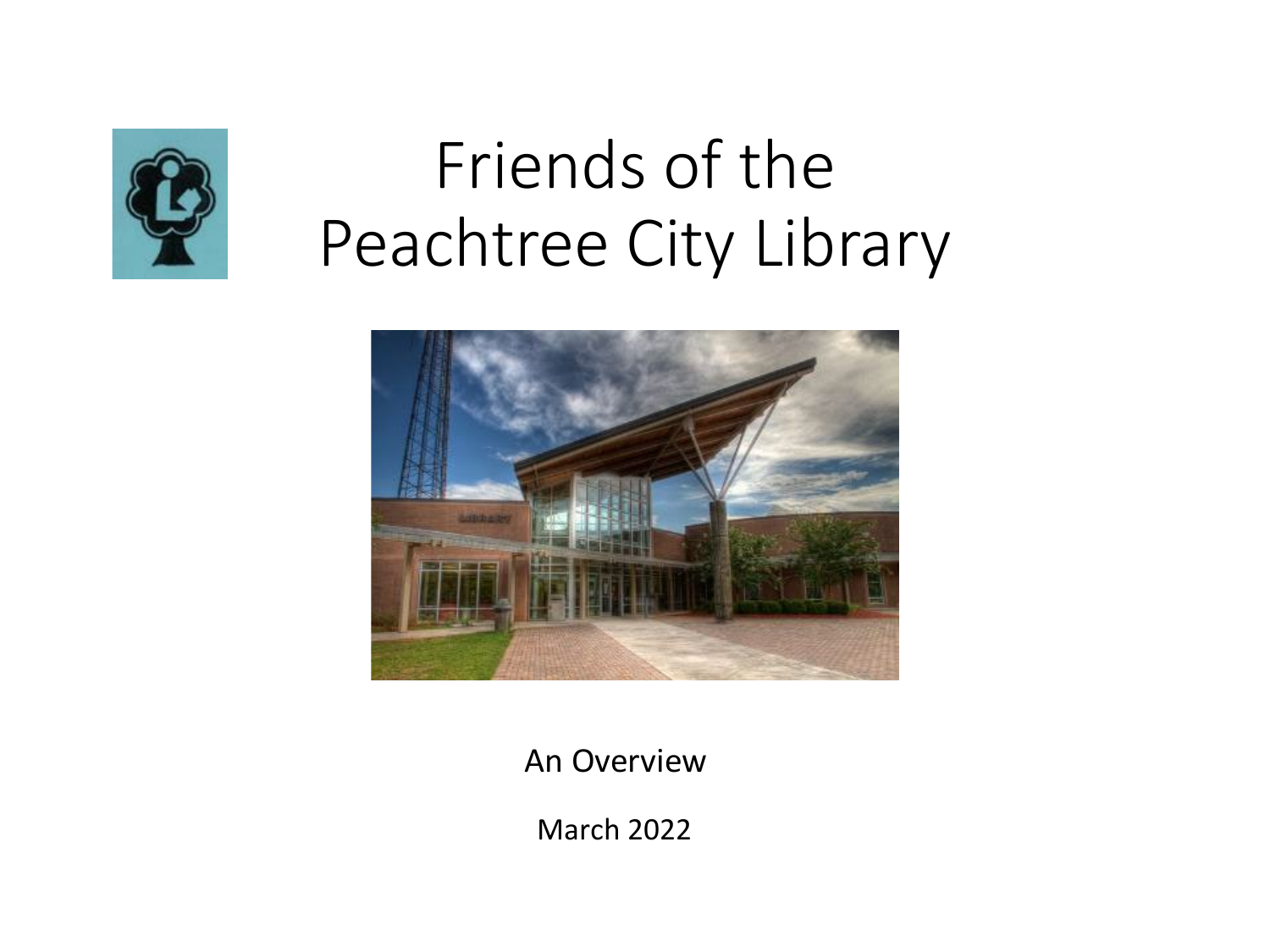

#### FOL - Who We Are

- Incorporated on May 7, 1973, as "Peachtree City Library, Inc."
- Non-profit 501(c)(3) corporation
- Member of the Friends of Georgia Libraries
- Our Purpose
	- Promote the Peachtree City Library within the community
	- Raise money to supplement the library budget
	- Provide financial and volunteer support for library programs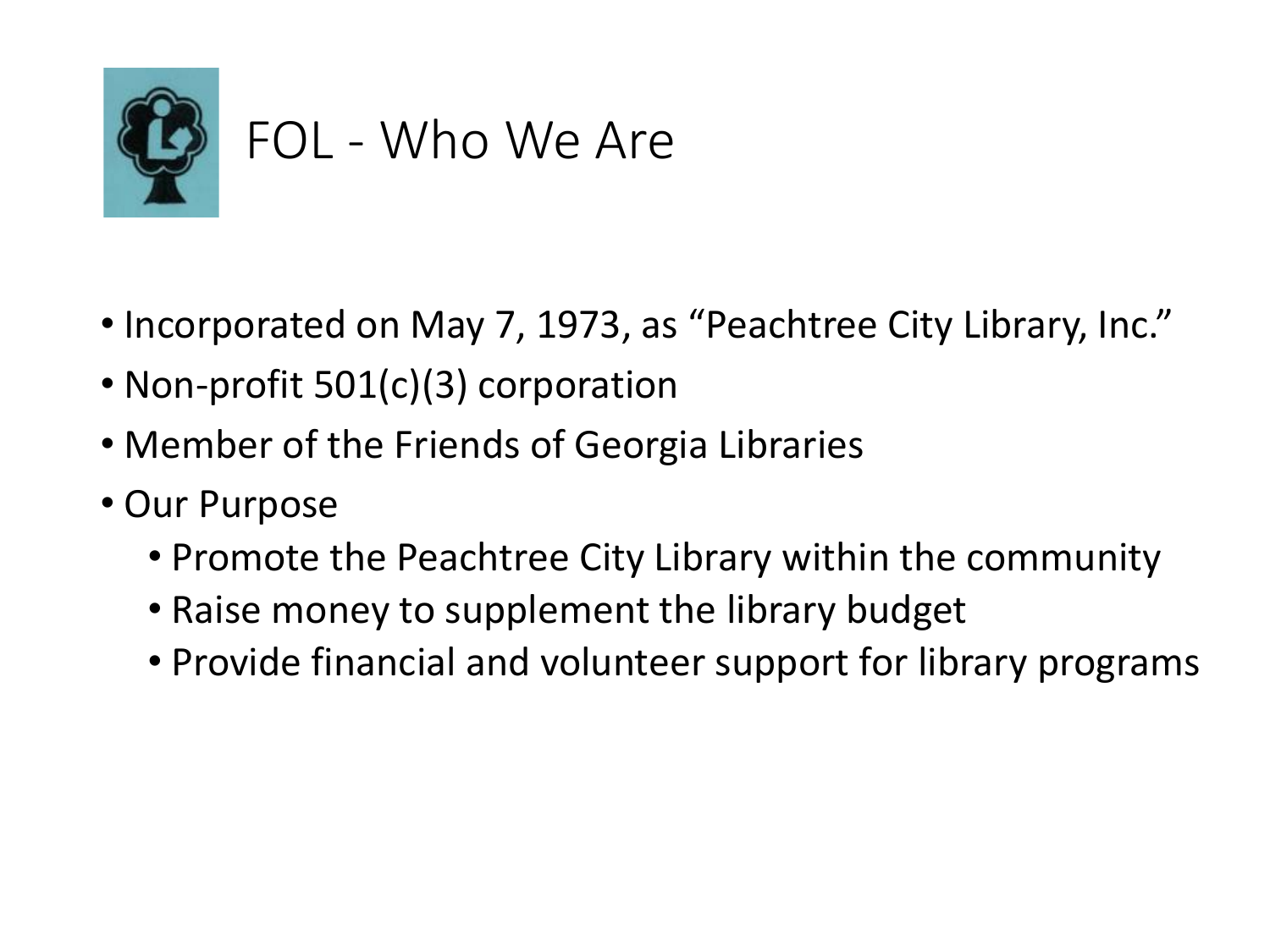

## FOL – Board of Directors

- President (CEO) Lee Eltzroth
- Vice President Donn Blosser
- Secretary **Ruth Arthur**
- Treasurer (CFO) Jerry Kahn
- Director **Honey Corbin**
- Director **Anna Hollander**
- Director Sharon Marchisello
- Library Representative Jill Prouty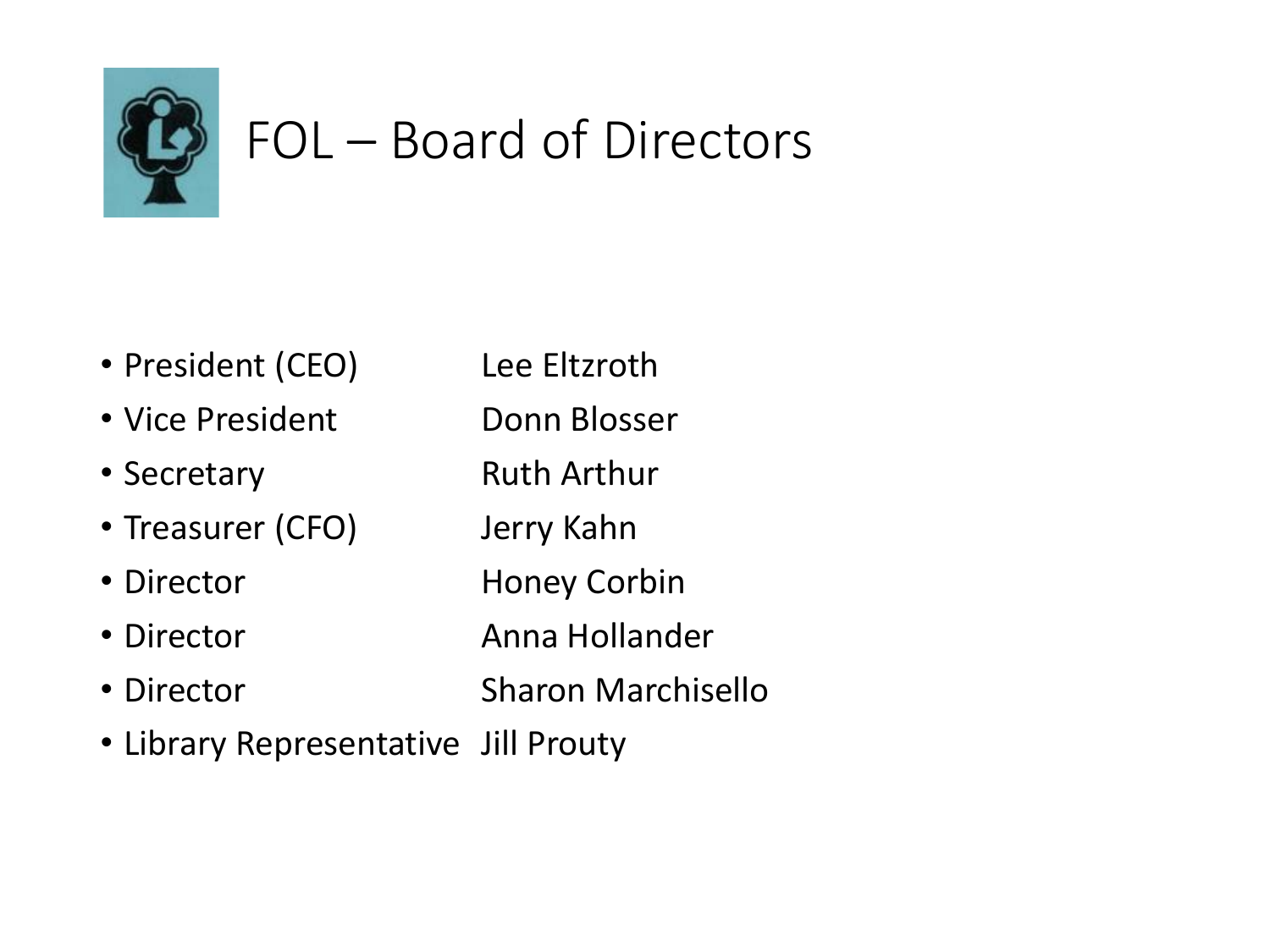

# FOL - Membership

- 100 members, comprised of
	- 60 Individual members
	- 21 Family members
	- 6 Patron members
	- 7 Sustaining members
	- 5 Honorary Life members
	- 1 Corporate member
- Membership Levels
	- Individual \$10/year
	- Family \$20/year
	- Patron \$50/year
	- Sustaining \$100+/year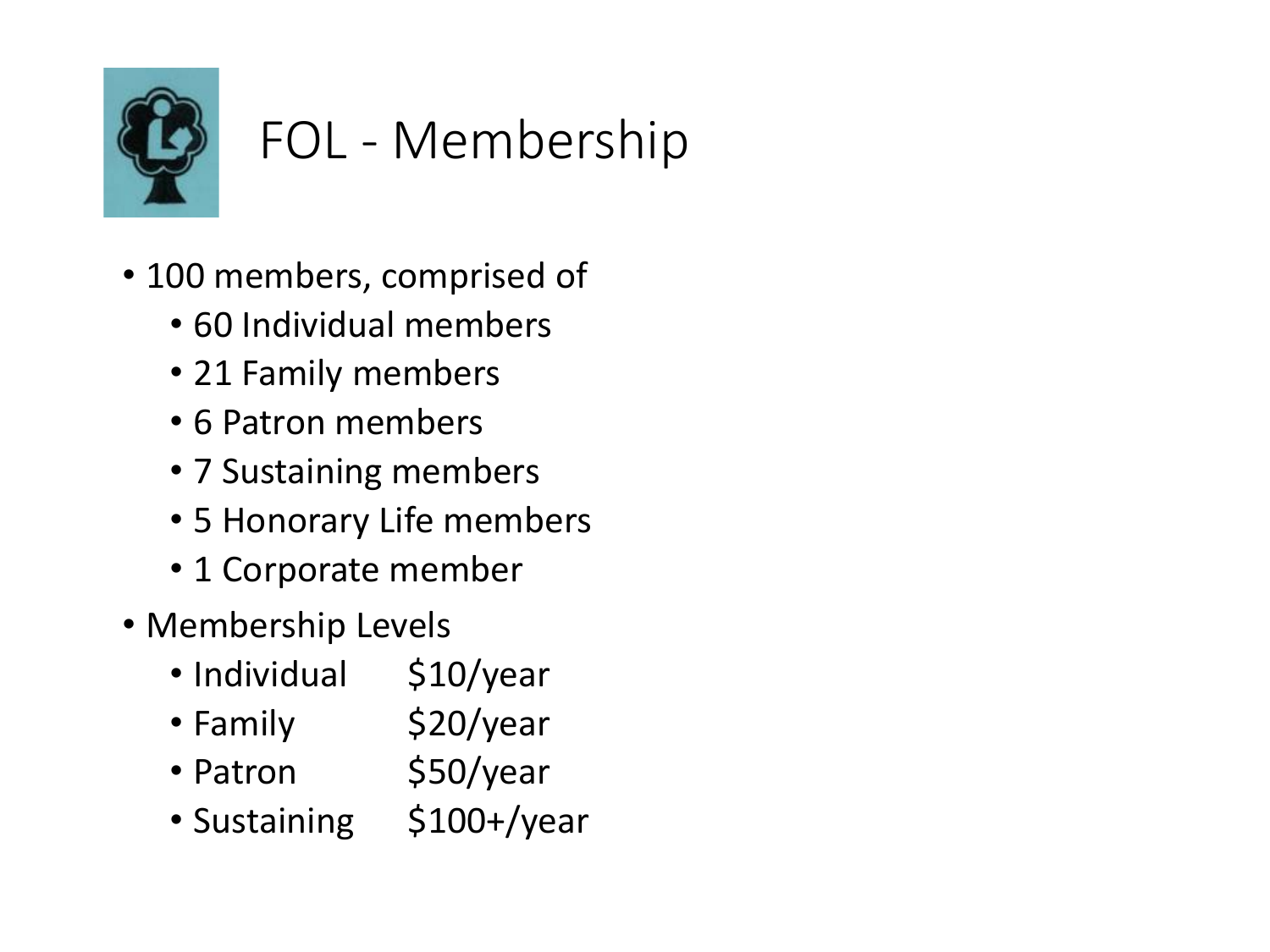

# FOL – Programs Supported

- Children's vacation reading program
- Adult reading programs
- Writer's workshops
- Art Initiative library displays, art shows, receptions
- Joel Cowan History Room cataloging, preservation, displays
- Floy Farr Room exhibits and displays
- FOL Week activities
- National Library Week activities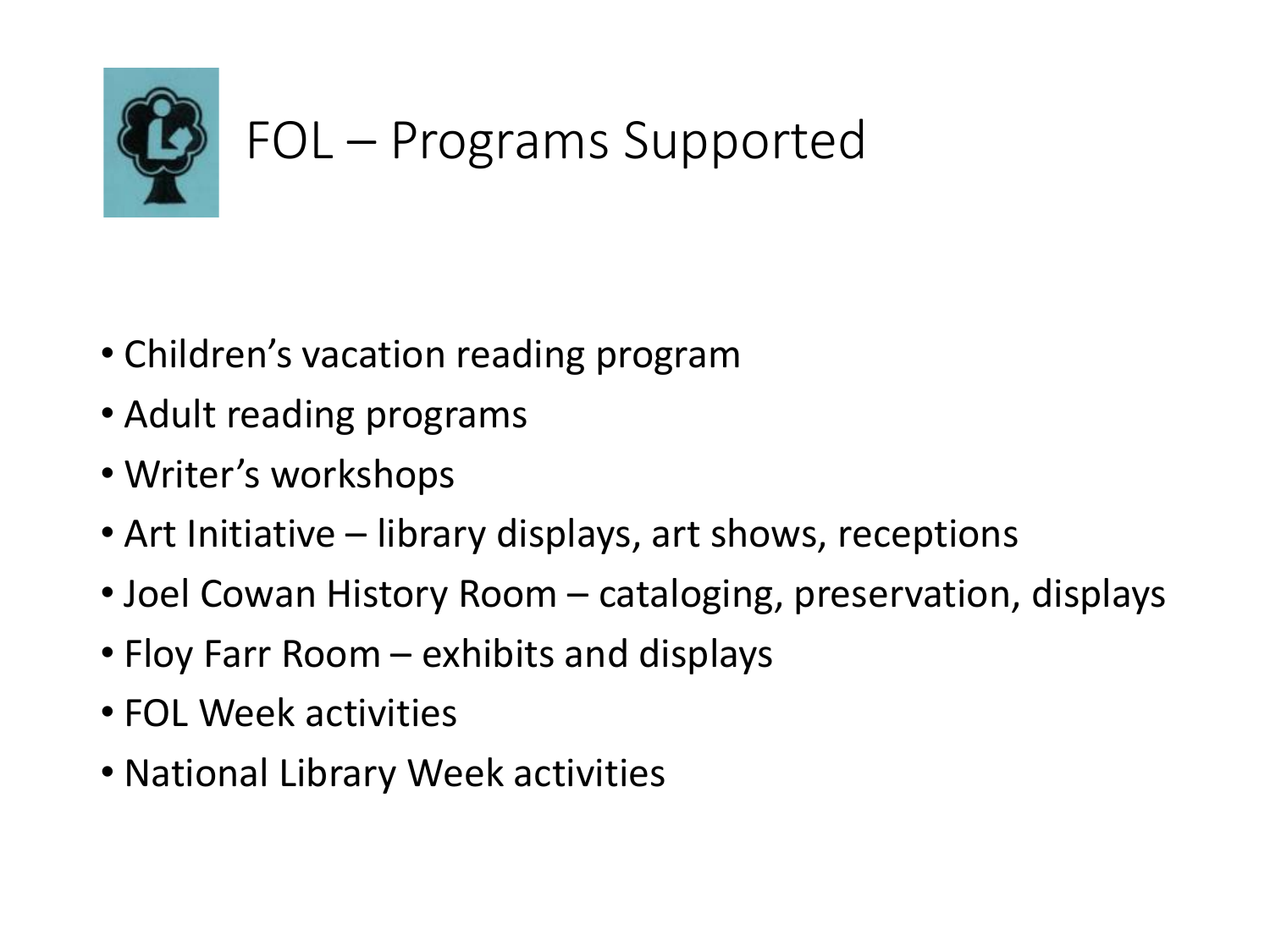

#### FOL - Where The Money Is Spent

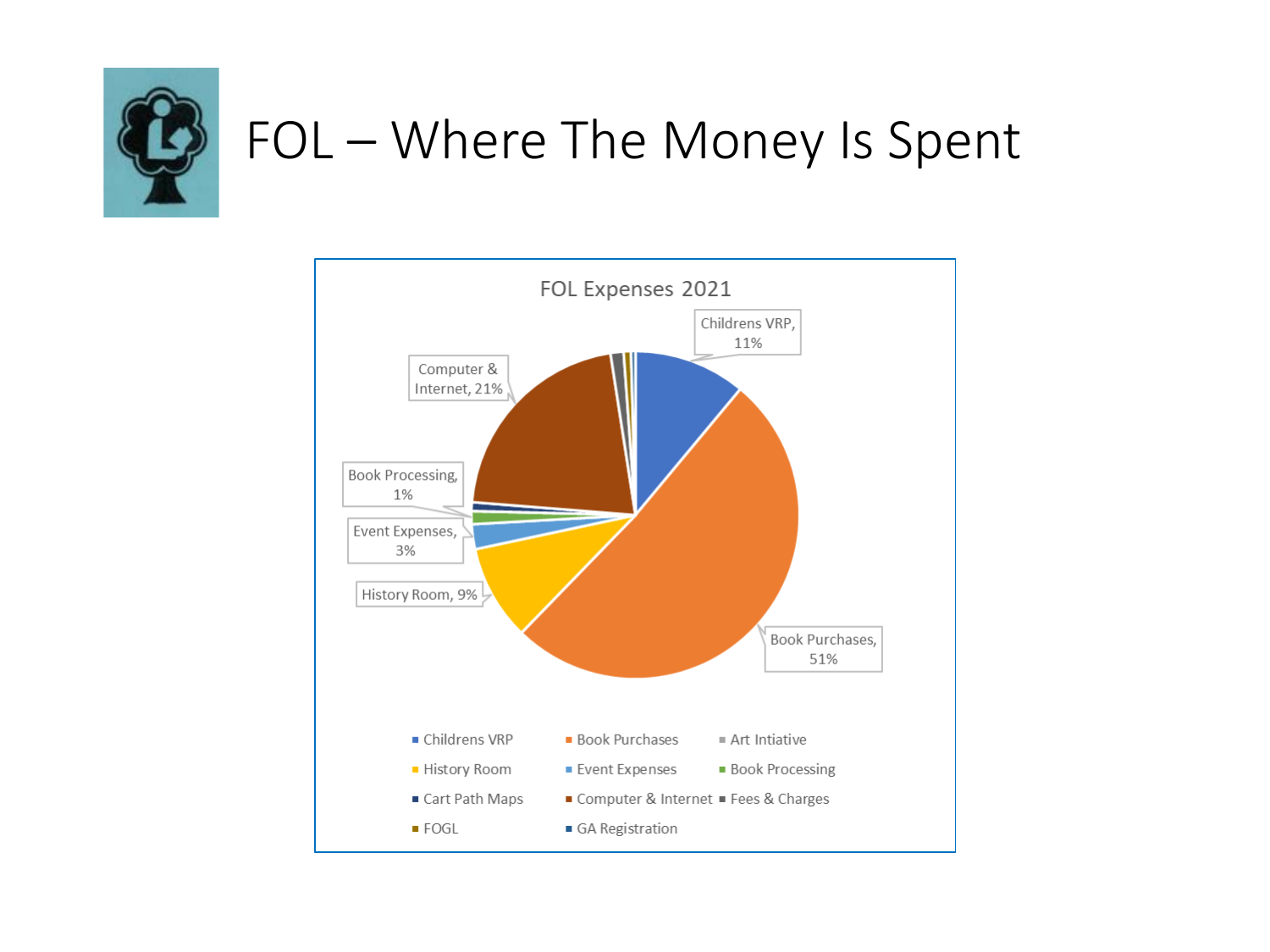

## FOL - Where The Money Comes From

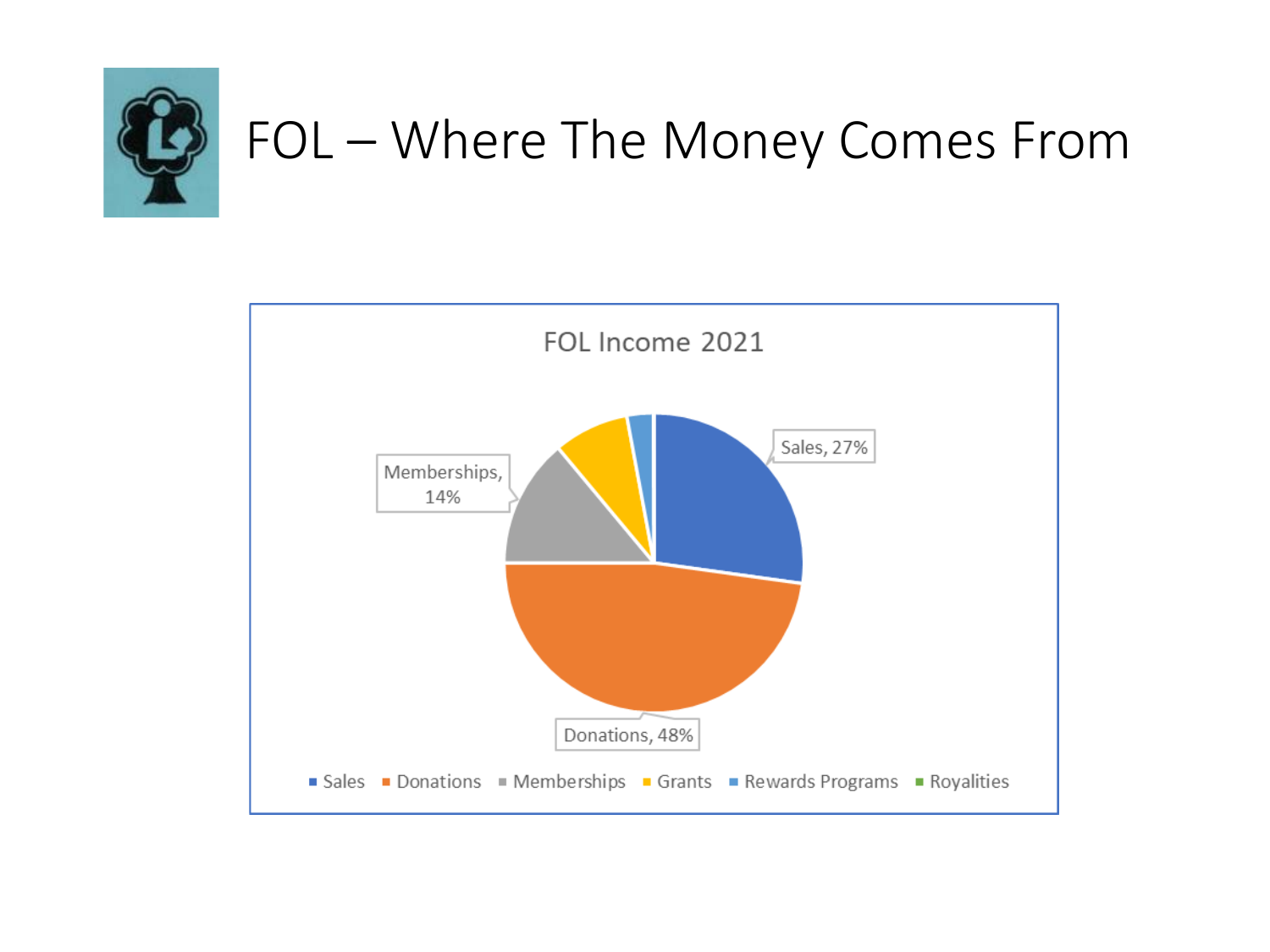

## FOL – Rewards Programs

- Three corporate rewards programs provide funding
	- AmazonSmile
	- Kroger Community Rewards
	- Network For Good





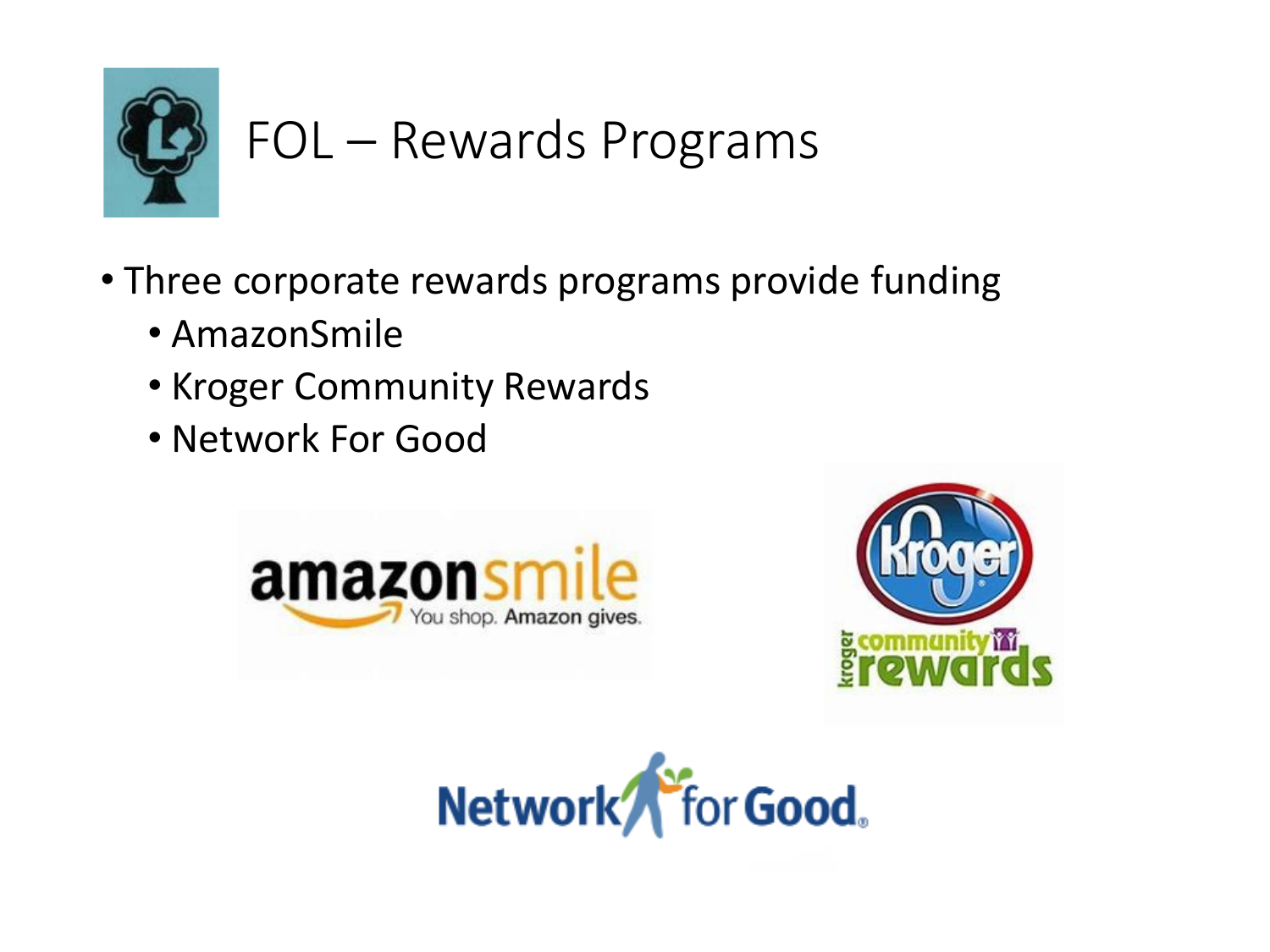

#### FOL - Goals

- Increase number of members
- Increase donation amounts especially corporate